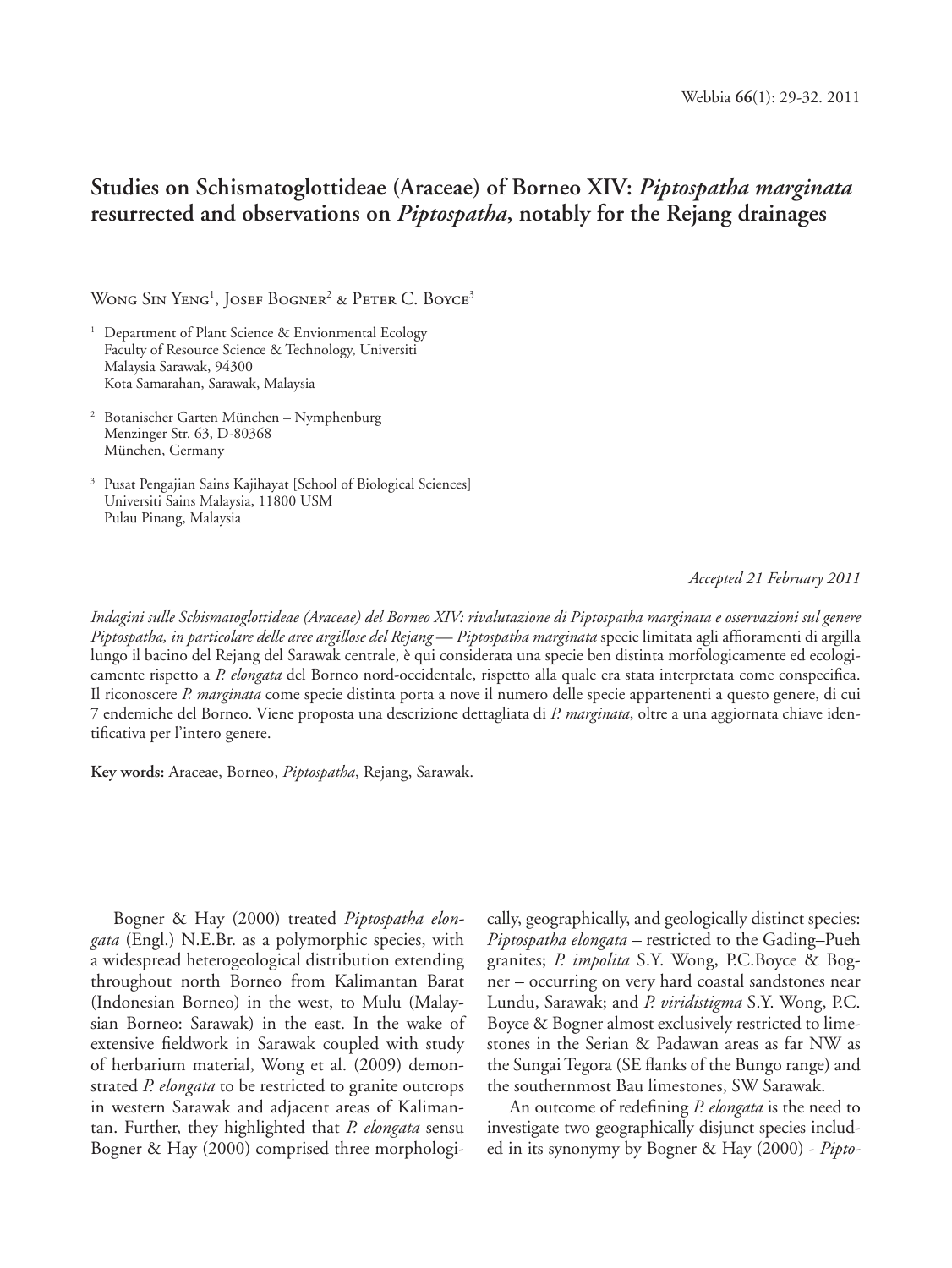*spatha marginata* (Engl.) N.E.Br. (based on *Beccari P.B. 3838*, from Sarawak: Kapit, Balleh; holo FI-B) and *Piptospatha angustifolia* Engl. ex Alderw., (from Indonesia, Kalimantan ('Borneo'), *H.Hallier 614*; holo BO).

*Piptospatha angustifolia* appears never to have been recollected. Bogner & Hay (2000) provisionally assigned it to the synonymy of *P. elongata* but given that the type (BO) sheets are functionally sterile (all flowers degraded), and further provide no field information aside 'Borneo', *P. angustifolia* is better for the time being treated as a taxon of dubious status.

The holotype of *P. marginata* (FI-B), while preserved rather late in anthesis is, typically for Beccari material, in an excellent state of preservation enabling detailed examination of the staminate flowers. These proved to be pubescent, a character otherwise occurring in only one other, morphologically highly distinct species of Bornean *Piptospatha* (*P. manduensis* Bogner & A.Hay - see key below). The pubescent nature of the staminate flowers in *P. marginata* was not reported by Engler (1879, 1881, 1912).

Critical examination of herbarium specimens in Munich (M) revealed a more recent, and well-preserved specimen of a *Piptospatha* (*Burtt B.12976*), that had also been determined and cited by Bogner & Hay (2000) as *P. elongata*. Examination revealed the staminate flowers to be conspicuously pubescent. Burtt's collecting site is only 35km west of the type locality of *P. marginata*, and the areas are ecologically very similar, comprising lowland perhumid moist forest on exposed shales. We are in no doubt that *Burtt B.12976* and *Beccari P.B. 3838* represent the same distinct species: *P. marginata*.

Despite recent published work *Piptospatha* in Borneo is still in need of extensive field-based research. The herbaria at Leiden (L) and Bogor (BO) contain much material that is unmatched with any of the currently described species. As knowledge on the genus increases it is becoming apparent that, in common with many other rheophytic and mesophytic aroid genera, *Piptospatha* exhibits in Borneo a great deal of highly localized endemism, much of it associated with specific geologies. In *Piptospatha* to date most endemism has been found in association with often isolated mountain blocks. The delimitation of what appears to be a locally restricted species in the topographically comparatively unexciting Rejang drainages raises interesting questions pertaining to taxagenesis events in subtle microhabitats.

**Piptospatha marginata** (Engl.) N.E.Br., Curtis's Bot. Mag. 51 (1895), in descr. ad tab. 7410; Engl., Pflanzenr. 55 (IV.23Da): 125 (1912); Aldewer., Bull. Jard. Bot. Buitenzorg 3(4): 194 (1922).

Bas.: *Schismatoglottis marginata* Engl., Bull. Soc. Tosc. Ortic 4: 298 (1879).

(=) *Rhynchopyle marginata* (Engl.) Engl., Bot. Jahrb. Syst. 1: 184 (1880) & in Becc., Malesia 1: 288, pl. 23, Figs 1-2 (1882) – Type: Malaysian Borneo, Sarawak, Bahagian Kapit, Rejang, Balleh, 1867, *O.Beccari P.B. 3838*  (holo, FI!; iso B†).

DESCRIPTION – Clumping rheophytic herb to 25 cm tall. **Roots** strong, c. 2 mm in diameter. **Stem** short, to 6 mm in diameter. **Leaves** several together, forming a rosette; petiole bases clasping stem; *petiole* 5-10cm long, up to 2mm in diam., weakly canaliculate; *petiolar sheath* with free ligular portion, 5-6cm long, marcescent and ultimately deciduous; persistent part of ligular sheath with hyaline margin, somewhat reddish brown in dry material; leaf laminae narrow elliptic, 12-20 cm long x 2.5-3.8 cm wide; base cuneate, apex acute with short stout tubule, c. 1.2-2 mm long, matte and drying rusty brown adaxially, somewhat paler abaxially with venation slightly darker; primary lateral veins 7-10, parallel pinnate; interprimary lateral veins weaker than primary laterals although still conspicuous, interprimary veins joining a submarginal collecting vein, these somewhat raised and reaching the leaf tip; primary lateral and interprimary veins very slightly raised abaxially and adaxially; midrib raised, at base 1.5mm in diameter and getting thinner towards apex; all other venation very obscure. Inflorescence solitary or up to three together, erect; peduncle 20-21 cm long, c. 2 mm in diameter. **Spathe** initially erect, 3.5-4 cm long, not constricted, pink and greenish at base; spathe limb inflated and shed during anthesis, c. 3cm long, apex c. 4 mm. **Spadix** c. 2 cm long x 0.5-0.6 cm in diameter, obliquely adnate at base at the female part; flowers unisexual, naked; pistillate flower zone fertile to the base, cylindric, c. 0.9 cm long x c. 0.5 cm in diameter, pistil cylindrical, truncate, congested, c. 0.8 mm diameter, as wide as ovary; stigma with a slight central depression; pistillate and staminate zone separated by single row of sterile structure at the base of the staminate flower, interstice sterile structure resembling staminate flowers but drying in somewhat darker; staminate wider than the female zone, male zone c. 0.7 cm long x 0.6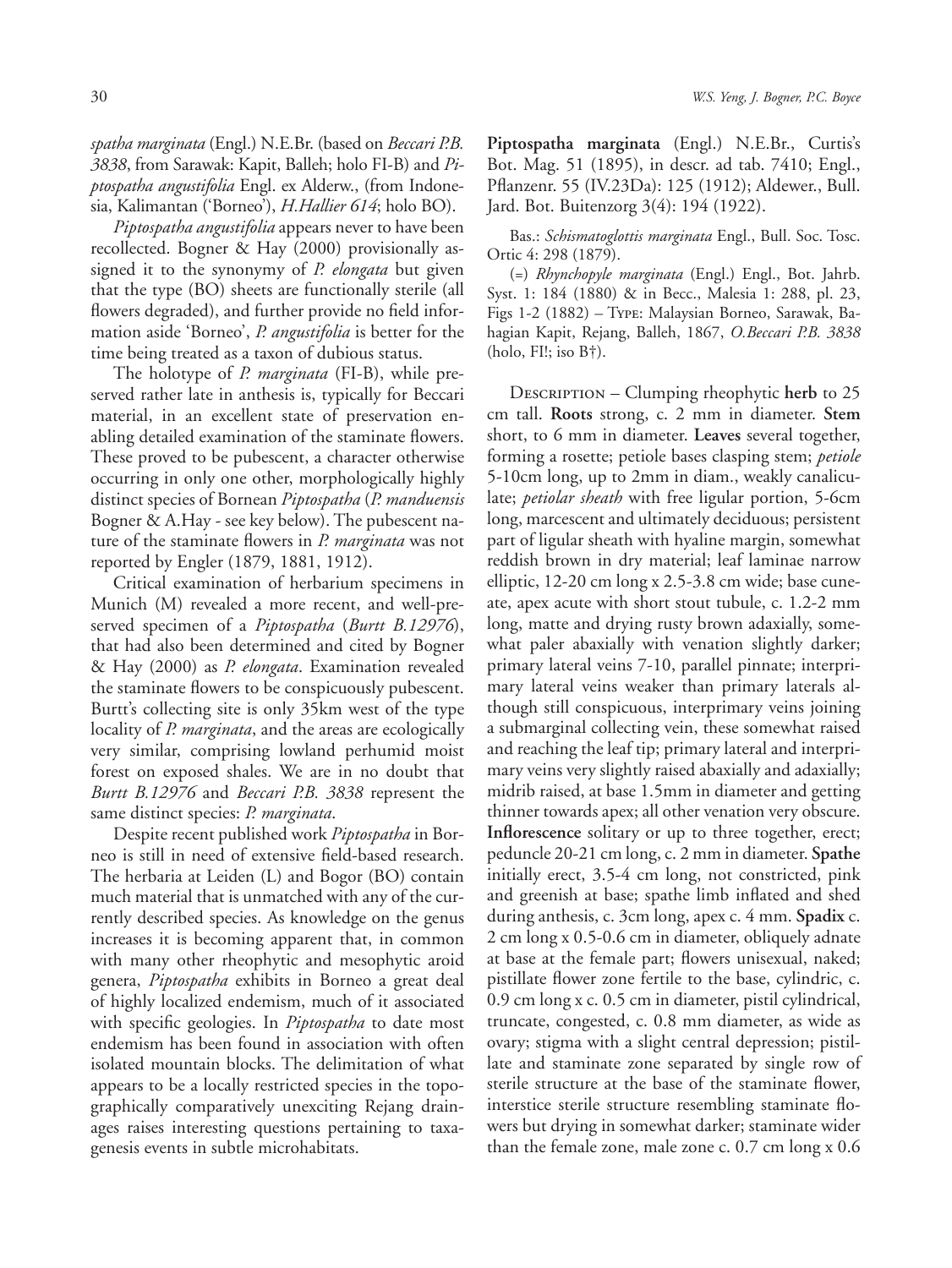cm in diameter, slightly tapering, apex blunt; staminate flowers congested, somewhat irregularly oblong or weakly butterfly shaped, c. 0.7 mm in diameter x c. 1 mm long , truncate and minutely papillate; thecae are lateral, c. 0.3 mm, ellipsoid. **Fruiting spathe** becoming funnel-form, 2.5 cm long and wide. **Seeds** not observed.

Ecology – Rocky streams in lowland perhumid moist closed canopy forest on exposed shales, 160- 220m asl.

DISTRIBUTION - Malaysian Borneo: Sarawak, Kapit, so far seemingly restricted to the Rejang above Kapit town eastwards to the Sungai Gaat at Batang Balleh.

*Other material seen*: Sarawak, Bahagian Kapit, ('7th Division'), Daerah Kapit, Sungai Bena area, 1°56'N 113°8'E, 25th April 1980, *B.L. Burtt, B.12976* (E, M!).

Notes – In discussing two Teijsmann collections included by Engler in the original description of *Schismatoglottis marginata* Engl. (*16705* - Pulau Lingga, Sungai Banda, and *11540 -* Kalimantan Barat, Pontianak, Sungai Landak), Alderwerelt (1922) noted that these specimens do not agree with the description of *P. marginata*. We fully concur with Alderwerelt, but are unable to further determine to which species these specimens are referable. The Pulau Lingga specimen in particular is interesting since it appears not to be either of the Peninsular Malaysian species [*P. ridleyi* N.E.Br. ex Hook.f. or *P. perakensis* (Engl.) Ridl.], which its geographical locality might imply. Further collections are required.

Teijsmann's Landan collection is, by the wide persistent fruiting spathe and rather diminutive habit, reminiscent of *P. viridistigma*. However, the material is too far into fruiting to retain any taxonomically unambiguous morphologies.

## **Key to** *Piptospatha*

| 1b. Sterile interstice absent or not well-defined <u>contained and contained</u> a sterile interstice absent or not well-defined contained a step and a step of the step and a step of the step and step and step and step and step  |  |
|--------------------------------------------------------------------------------------------------------------------------------------------------------------------------------------------------------------------------------------|--|
|                                                                                                                                                                                                                                      |  |
| 2b. Connective not raised above the thecae or shortly elevated and obtuse <b>Exercise 20</b> 3                                                                                                                                       |  |
|                                                                                                                                                                                                                                      |  |
| 3a. Anthers pubescent <u>and the second of the second second and second second second second second second second second second second second second second second second second second second second second second second secon</u> |  |
|                                                                                                                                                                                                                                      |  |
|                                                                                                                                                                                                                                      |  |
| 5a. Spathe white; anthers in closely appressed regularly arranged pairs; Malay Peninsula and southern penin-                                                                                                                         |  |
|                                                                                                                                                                                                                                      |  |
|                                                                                                                                                                                                                                      |  |
| 6a. Robust plants to 25 cm tall with short, erect stems; leaves forming a rosette; leaf blade very narrowly                                                                                                                          |  |
| oblong-elliptic, 12-20cm long, all veins parallel pinnate; spadix c. 2 cm long; pistillate flower zone fertile                                                                                                                       |  |
|                                                                                                                                                                                                                                      |  |
| 6b. Diminutive plants up to 14 cm tall with decumbent-creeping stems; leaves clustered or distributed along                                                                                                                          |  |
| the stem; leaf blade elliptic, 4-6cm long, tertiary venation abaxially forming a very faint tessellate reticu-                                                                                                                       |  |
| lum; spadix 0.8-1.2 cm long, pistillate flower zone with 3-5 oblique whorls of staminodes at the base;                                                                                                                               |  |
|                                                                                                                                                                                                                                      |  |
| 7a. Spadix bullet-shaped, the male portion tapering towards the apex; lower part of male zone comprised of                                                                                                                           |  |
| larger flowers, that may be sterile, intermixed adjacent to the pistils with white staminodes; thecae broadly                                                                                                                        |  |
| excavated, the excavations of adjacent anthers forming a butterfly-shaped depression; stigmas bright green;                                                                                                                          |  |
| spathe at anthesis shading proximally to distally from deep olive-green through very pale pink to medium                                                                                                                             |  |
| pink, the interior of the spathe tip rostrum with 5-7 conspicuous keels; persistent fruiting spathe wide-                                                                                                                            |  |
|                                                                                                                                                                                                                                      |  |
| 7b. Spadix cylindrical; male flowers uniform throughout zone; thecae longitudinally sulcate with the pores                                                                                                                           |  |

ventral and dorsal to the sulcae; stigmas pink or dirty whitish. Spathe at anthesis shading proximally to